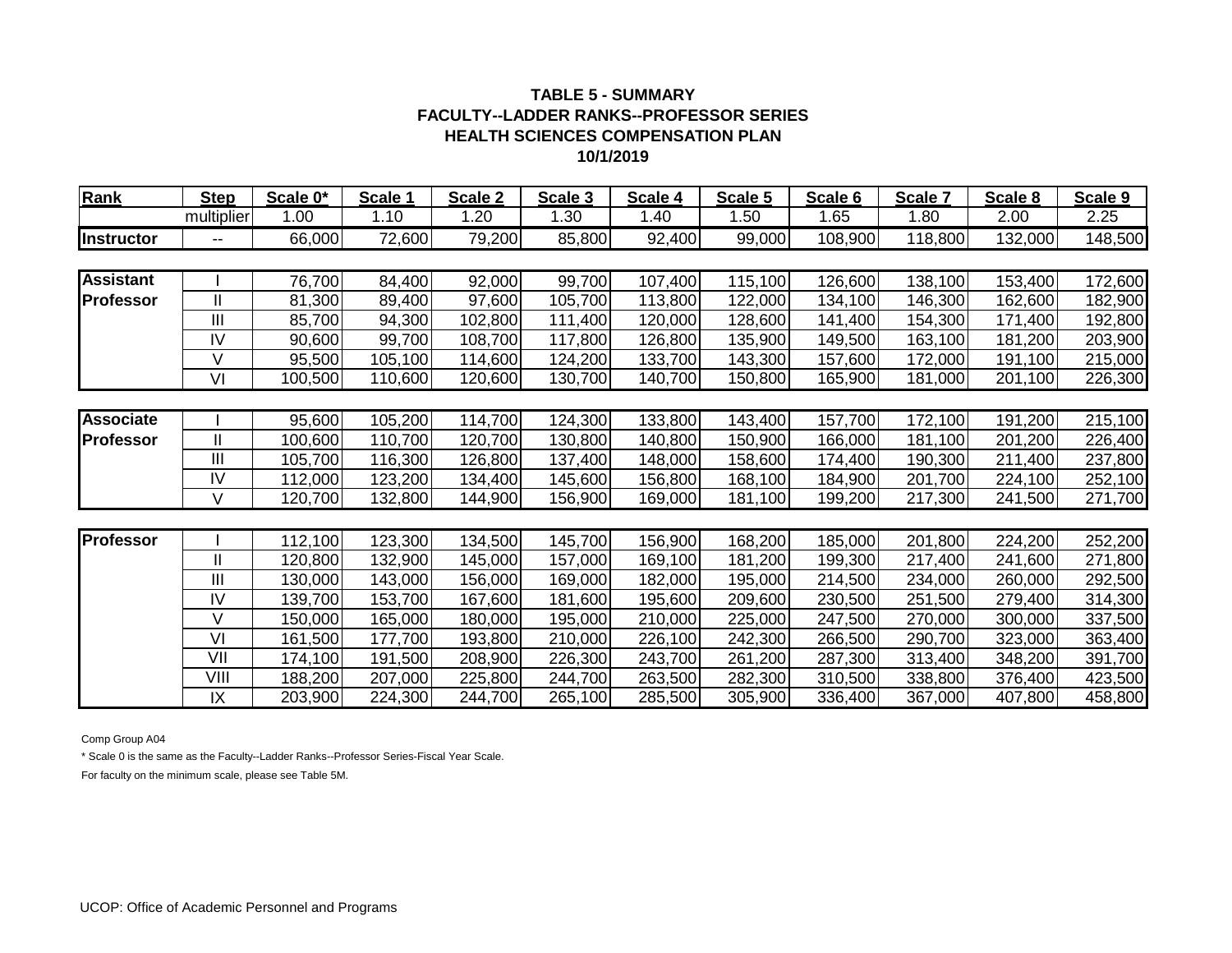#### **TABLE 5 - SUMMARY W/ DIFFERENTIALS FACULTY--LADDER RANKS--PROFESSOR SERIES HEALTH SCIENCES COMPENSATION PLAN 10/1/2019**

| Rank              | <b>Step</b>    | Scale 0*           | Scale 1            |                  |                    | Scale 2          | Scale 3            |                  | Scale 4            |                  | Scale 5            |                  | Scale 6            |                  | Scale 7            |                    | Scale 8            |                    |                    | Scale 9            |
|-------------------|----------------|--------------------|--------------------|------------------|--------------------|------------------|--------------------|------------------|--------------------|------------------|--------------------|------------------|--------------------|------------------|--------------------|--------------------|--------------------|--------------------|--------------------|--------------------|
|                   | multiplier     | 1.00               | 1.10               | Diff             | 1.20               | <b>Diff</b>      | 1.30               | <b>Diff</b>      | 1.40               | <b>Diff</b>      | 1.50               | <b>Diff</b>      | 1.65               | <b>Diff</b>      | 1.80               | <b>Diff</b>        | 2.00               | <b>Diff</b>        | 2.25               | <b>Diff</b>        |
| Instructor        | $- -$          | 66,000             | 72,600             | 6,600            | 79,200             | 13,200           | 85,800             | 19,800           | 92,400             | 26,400           | 99,00              | 33,000           | 108,900            | 42,900           | 118,800            | 52,800             | 32,000             | 66,000             | 148,500            | 82,500             |
|                   |                |                    |                    |                  |                    |                  |                    |                  |                    |                  |                    |                  |                    |                  |                    |                    |                    |                    |                    |                    |
| <b>Assistant</b>  |                | 76,700             | 84,400             | 7,700            | 92,000             | 15,300           | 99.700             | 23,000           | 107,400            | 30.700           | 115,100            | 38,400           | 126,600            | 49,900           | 138,100            | 61.400             | 153,400            | 76.70              | 172,600            | 95,900             |
| <b>IProfessor</b> |                | 81.300             | 89,400             | 8,100            | 97,600             | 16,300           | 105,700            | 24,400           | 113,800            | 32,500           | 122,000            | 40,700           | 134.100            | 52,800           | 146.300            | 65,000             | 162.600            | 81,300             | 182,900            | 101,600            |
|                   |                | 85,700             | 94,300             | 8,600            | 102,800            | 17.100           | 111,400            | 25,700           | 120,000            | 34,300           | 128,600            | 42,900           | 141,400            | 55,700           | 154,300            | 68,600             | 171,400            | 85.700             | 192,800            | 107,100            |
|                   | IV             | 90,600             | 99,700             | 9,100            | 108,700            | 18,100           | 117,800            | 27,200           | 126,800            | 36,200           | 135,900            | 45,300           | 149,500            | 58,900           | 163,100            | 72,500             | 181.200            | 90.60              | 203,900            | 113,300            |
|                   |                | 95,500             | 105,100            | 9,600            | 114,600            | 19,100           | 124,200            | 28,700           | 133,700            | 38,200           | 143,300            | 47,800           | 157,600            | 62,100           | 172,000            | 76,500             | 191.100            | 95,600             | 215,000            | 119,500            |
|                   | VI             | 100,500            | 110,600            | 10,100           | 120,600            | 20,100           | 130,700            | 30,200           | 140,700            | 40,200           | 150,800            | 50,300           | 165,900            | 65,400           | 181,000            | 80,500             | 201,100            | 100,600            | 226,300            | 125,800            |
|                   |                |                    |                    |                  |                    |                  |                    |                  |                    |                  |                    |                  |                    |                  |                    |                    |                    |                    |                    |                    |
| Associate         |                | 95,600             | 105,200            | 9,600            | 114,700            | 19,100           | 124,300            | 28,700           | 133,800            | 38,200           | 143,400            | 47,800           | 157,700            | 62,100           | 172,100            | 76,500             | 191,200            | 95,600             | 215,100            | 119,500            |
| Professor         |                | 100,600            | 110,700            | 10,100           | 120,700            | 20,100           | 130,800            | 30,200           | 140,800            | 40,200           | 150,900            | 50,300           | 166,000            | 65,400           | 181,100            | 80,500             | 201,200            | 100,600            | 226,400            | 125,800            |
|                   |                | 105.700            | 116,300            | 10,600           | 126,800            | 21.100           | 137,400            | 31,700           | 148,000            | 42,300           | 158,600            | 52,900           | 174,400            | 68,700           | 190,300            | 84.600             | 211.400            | 105,700            | 237,800            | 132,100            |
|                   |                | 112,000            | 123,200            | 11,200           | 134,400            | 22,400           | 145,600            | 33,600           | 156,800            | 44,800           | 168,100            | 56,100           | 184,900            | 72,900           | 201,700            | 89.700             | 224.100            | 112,100            | 252.100            | 140,100            |
|                   | $\mathcal{U}$  | 120,700            | 132,800            | 12,100           | 144,900            | 24,200           | 156,900            | 36,200           | 169,000            | 48,300           | 181,100            | 60,400           | 199,200            | 78,500           | 217,300            | 96,600             | 241,500            | 120,800            | 271,700            | 151,000            |
|                   |                |                    |                    |                  |                    |                  |                    |                  |                    |                  |                    |                  |                    |                  |                    |                    |                    |                    |                    |                    |
| <b>Professor</b>  |                | 112.100            | 123,300            | 11,200           | 134.500            | 22,400           | 145,700            | 33,600           | 156,900            | 44.800           | 168,200            | 56,100           | 185,000            | 72,900           | 201,800            | 89.700             | 224,200            | 112,100            | 252,200            | 140,100            |
|                   |                | 120,800            | 132,900            | 12,100           | 145,000            | 24,200           | 157,000            | 36,200           | 169,100            | 48,300           | 181,200            | 60,400           | 199,300            | 78,500           | 217,400            | 96,600             | 241,600<br>260,000 | 120,800            | 271,800            | 151,000            |
|                   |                | 130.000<br>139.700 | 143.000<br>153,700 | 13,000<br>14,000 | 156.000<br>167,600 | 26,000<br>27,900 | 169.000<br>181,600 | 39,000<br>41,900 | 182.000<br>195,600 | 52,000<br>55,900 | 195.000<br>209,600 | 65,000<br>69,900 | 214.500<br>230,500 | 84.500<br>90.800 | 234.000<br>251,500 | 104.000<br>111.800 | 279,400            | 130,000<br>139,700 | 292.500<br>314.300 | 162,500<br>174,600 |
|                   |                | 150.000            | 165,000            | 15,000           | 180,000            | 30,000           | 195,000            | 45,000           | 210,000            | 60,000           | 225,000            | 75,000           | 247,500            | 97,500           | 270,000            | 120,000            | 300,000            | 150,000            | 337,500            | 187,500            |
|                   | V <sub>l</sub> | 161.500            | 177,700            | 16,200           | 193,800            | 32,300           | 210,000            | 48,500           | 226,100            | 64,600           | 242,300            | 80,800           | 266,500            | 105.000          | 290,700            | 129,200            | 323,000            | 161,500            | 363,400            | 201,900            |
|                   | VII            | 174.100            | 191,500            | 17,400           | 208,900            | 34,800           | 226,300            | 52,200           | 243,700            | 69,600           | 261,200            | 87,100           | 287,300            | 113,200          | 313,400            | 139,300            | 348,200            | 174.100            | 391,700            | 217,600            |
|                   | VII.           | 188.200            | 207,000            | 18,800           | 225,800            | 37,600           | 244,700            | 56,500           | 263,500            | 75,300           | 282,300            | 94,100           | 310,500            | 122,300          | 338,800            | 150,600            | 376,400            | 188,200            | 423,500            | 235,300            |
|                   |                | 203.900            | 224,300            | 20,400           | 244,700            | 40,800           | 265,100            | 61,200           | 285,500            | 81.600           | 305,900            | 102.000          | 336,400            | 132,500          | 367,000            | 163,100            | 407,800            | 203,900            | 458.800            | 254,900            |

Comp Group A04

\* Scale 0 is the same as the Faculty--Ladder Ranks--Professor Series-Fiscal Year Scale.

For faculty on the minimum scale, please see Table 5M.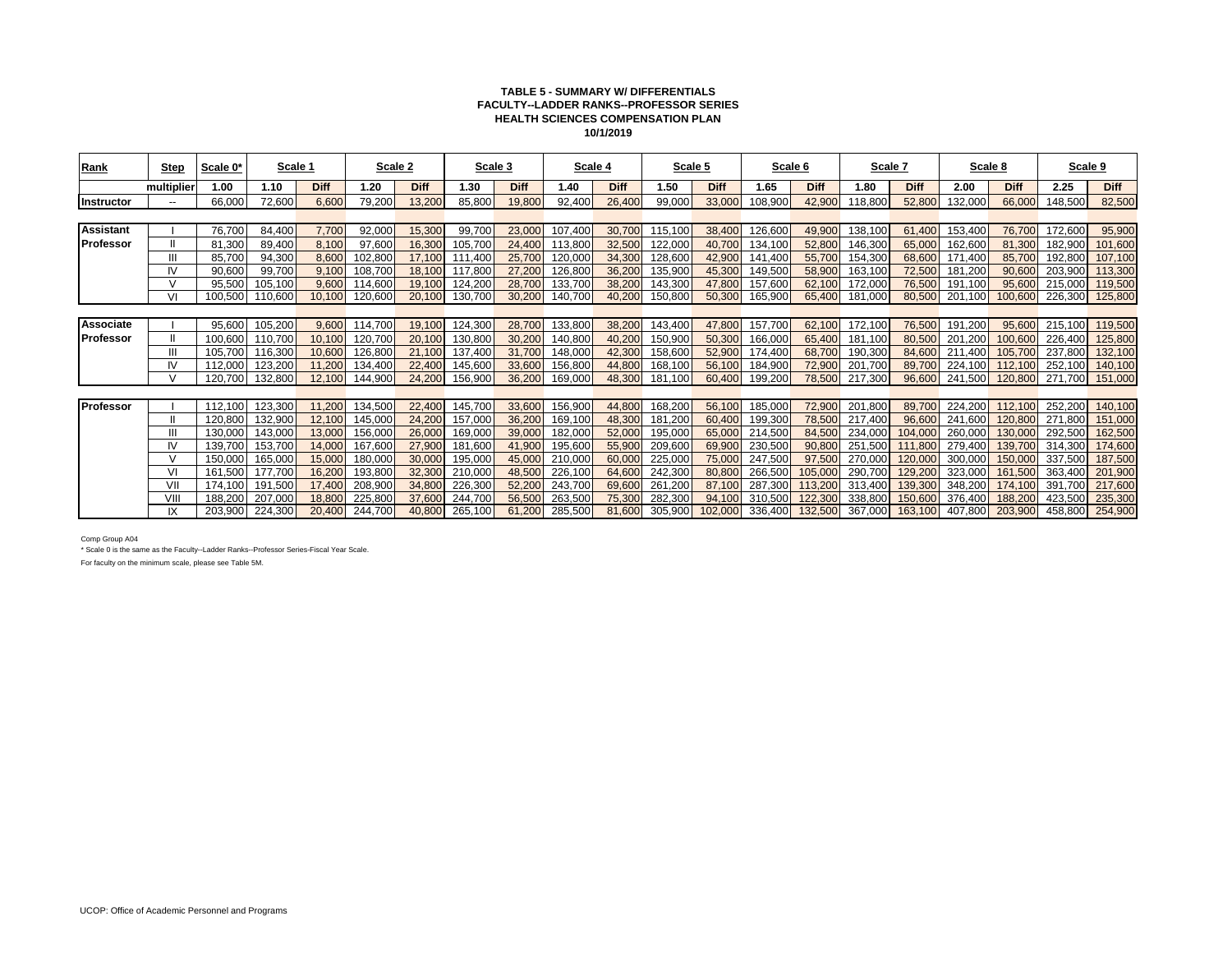|                   |                            |                           |               | Scale 0*            | Scale 0*            |                |  |
|-------------------|----------------------------|---------------------------|---------------|---------------------|---------------------|----------------|--|
|                   |                            |                           |               | 1.00                |                     | 1.00           |  |
|                   |                            |                           |               | <b>Salary Scale</b> | <b>Salary Scale</b> |                |  |
|                   |                            | Years at                  |               | 7/1/18              | 10/1/19             |                |  |
| <b>Rank</b>       | <b>Step</b>                | <b>Step</b>               | <b>Annual</b> | <b>Monthly</b>      | <b>Annual</b>       | <b>Monthly</b> |  |
| <b>Instructor</b> |                            |                           | 62,700        | 5,225.00            | 66,000              | 5,500.00       |  |
| <b>Assistant</b>  | $\mathsf{I}$               | $\overline{2}$            | 72,800        | 6,066.67            | 76,700              | 6,391.67       |  |
| <b>Professor</b>  | $\mathop{\rm II}\nolimits$ | $\overline{2}$            | 77,300        | 6,441.67            | 81,300              | 6,775.00       |  |
|                   | $\mathbf{III}$             | $\overline{c}$            | 81,400        | 6,783.33            | 85,700              | 7,141.67       |  |
|                   | IV                         | $\overline{2}$            | 86,100        | 7,175.00            | 90,600              | 7,550.00       |  |
|                   | $\vee$                     | $\overline{2}$            | 90,500        | 7,541.67            | 95,500              | 7,958.33       |  |
|                   | VI                         | $\overline{2}$            | 95,300        | 7,941.67            | 100,500             | 8,375.00       |  |
| <b>Associate</b>  | $\overline{1}$             | $\overline{c}$            | 90,600        | 7,550.00            | 95,600              | 7,966.67       |  |
| <b>Professor</b>  | $\mathbf{I}$               | $\overline{2}$            | 95,400        | 7,950.00            | 100,600             | 8,383.33       |  |
|                   | III                        | $\overline{c}$            | 100,300       | 8,358.33            | 105,700             | 8,808.33       |  |
|                   | IV                         | 3                         | 106,300       | 8,858.33            | 112,000             | 9,333.33       |  |
|                   | $\vee$                     | 3                         | 114,500       | 9,541.67            | 120,700             | 10,058.33      |  |
| <b>Professor</b>  | L                          | $\ensuremath{\mathsf{3}}$ | 106,400       | 8,866.67            | 112,100             | 9,341.67       |  |
|                   | $\mathbf{  }$              | $\mathsf 3$               | 114,600       | 9,550.00            | 120,800             | 10,066.67      |  |
|                   | III                        | 3                         | 123,300       | 10,275.00           | 130,000             | 10,833.33      |  |
|                   | IV                         | 3                         | 132,400       | 11,033.33           | 139,700             | 11,641.67      |  |
|                   | $\vee$                     | $-$                       | 142,200       | 11,850.00           | 150,000             | 12,500.00      |  |
|                   | VI                         | $-$                       | 153,300       | 12,775.00           | 161,500             | 13,458.33      |  |
|                   | VII                        | --                        | 165,400       | 13,783.33           | 174,100             | 14,508.33      |  |
|                   | VIII                       |                           | 179,000       | 14,916.67           | 188,200             | 15,683.33      |  |
|                   | IX                         | $-$                       | 194,100       | 16,175.00           | 203,900             | 16,991.67      |  |

Comp Group A04

\* Scale 0 is the same as the Faculty--Ladder Ranks--Professor Series-Fiscal Year Scale.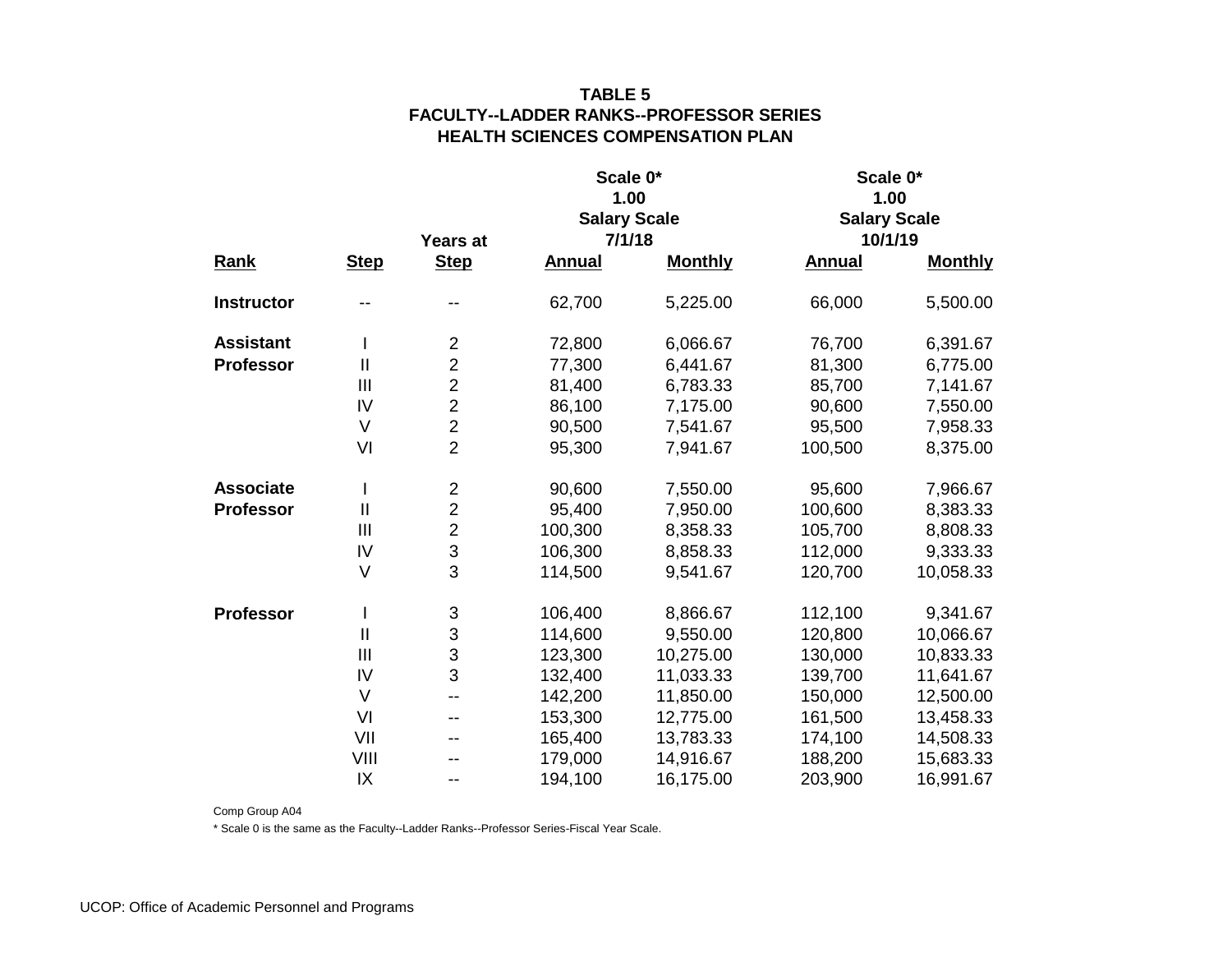|                   |                |                 | Scale 1       |                     | Scale 1             |                |  |  |
|-------------------|----------------|-----------------|---------------|---------------------|---------------------|----------------|--|--|
|                   |                |                 |               | 1.10                |                     | 1.10           |  |  |
|                   |                |                 |               | <b>Salary Scale</b> | <b>Salary Scale</b> |                |  |  |
|                   |                | <b>Years at</b> |               | 7/1/18              | 10/1/19             |                |  |  |
| <b>Rank</b>       | <b>Step</b>    | <b>Step</b>     | <b>Annual</b> | <b>Monthly</b>      | <b>Annual</b>       | <b>Monthly</b> |  |  |
| <b>Instructor</b> |                |                 | 69,000        | 5,750.00            | 72,600              | 6,050.00       |  |  |
| <b>Assistant</b>  | I.             | $\overline{c}$  | 80,100        | 6,675.00            | 84,400              | 7,033.33       |  |  |
| <b>Professor</b>  | $\mathbf{I}$   | $\overline{2}$  | 85,000        | 7,083.33            | 89,400              | 7,450.00       |  |  |
|                   | III            | $\overline{2}$  | 89,500        | 7,458.33            | 94,300              | 7,858.33       |  |  |
|                   | IV             | $\overline{2}$  | 94,700        | 7,891.67            | 99,700              | 8,308.33       |  |  |
|                   | $\vee$         | $\overline{2}$  | 99,600        | 8,300.00            | 105,100             | 8,758.33       |  |  |
|                   | VI             | $\overline{2}$  | 104,800       | 8,733.33            | 110,600             | 9,216.67       |  |  |
| <b>Associate</b>  | I              | $\overline{c}$  | 99,700        | 8,308.33            | 105,200             | 8,766.67       |  |  |
| <b>Professor</b>  | $\mathbf{II}$  | $\overline{2}$  | 104,900       | 8,741.67            | 110,700             | 9,225.00       |  |  |
|                   | $\mathbf{III}$ | $\overline{2}$  | 110,300       | 9,191.67            | 116,300             | 9,691.67       |  |  |
|                   | IV             | 3               | 116,900       | 9,741.67            | 123,200             | 10,266.67      |  |  |
|                   | V              | 3               | 126,000       | 10,500.00           | 132,800             | 11,066.67      |  |  |
| <b>Professor</b>  | I              | 3               | 117,000       | 9,750.00            | 123,300             | 10,275.00      |  |  |
|                   | $\mathbf{I}$   | 3               | 126,100       | 10,508.33           | 132,900             | 11,075.00      |  |  |
|                   | III            | 3               | 135,600       | 11,300.00           | 143,000             | 11,916.67      |  |  |
|                   | IV             | 3               | 145,600       | 12,133.33           | 153,700             | 12,808.33      |  |  |
|                   | $\vee$         | --              | 156,400       | 13,033.33           | 165,000             | 13,750.00      |  |  |
|                   | VI             | --              | 168,600       | 14,050.00           | 177,700             | 14,808.33      |  |  |
|                   | VII            | --              | 181,900       | 15,158.33           | 191,500             | 15,958.33      |  |  |
|                   | VIII           |                 | 196,900       | 16,408.33           | 207,000             | 17,250.00      |  |  |
|                   | IX             | --              | 213,500       | 17,791.67           | 224,300             | 18,691.67      |  |  |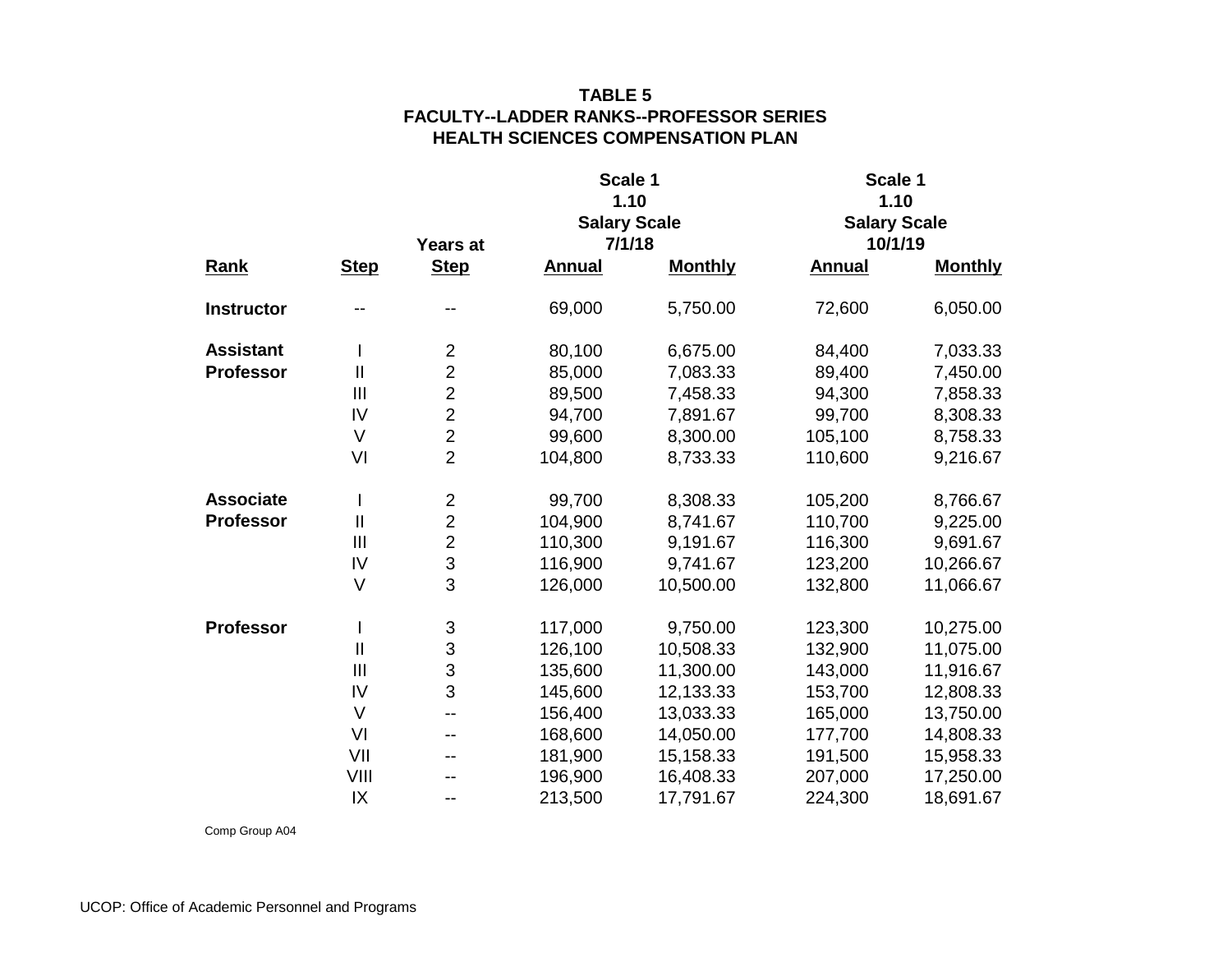|                   |                |                |               | Scale 2             | Scale 2             |                |  |  |
|-------------------|----------------|----------------|---------------|---------------------|---------------------|----------------|--|--|
|                   |                |                |               | 1.20                |                     | 1.20           |  |  |
|                   |                |                |               | <b>Salary Scale</b> | <b>Salary Scale</b> |                |  |  |
|                   |                | Years at       |               | 7/1/18              |                     | 10/1/19        |  |  |
| <b>Rank</b>       | <b>Step</b>    | <b>Step</b>    | <b>Annual</b> | <b>Monthly</b>      | <b>Annual</b>       | <b>Monthly</b> |  |  |
| <b>Instructor</b> |                |                | 75,200        | 6,266.67            | 79,200              | 6,600.00       |  |  |
| <b>Assistant</b>  | T              | $\overline{2}$ | 87,400        | 7,283.33            | 92,000              | 7,666.67       |  |  |
| <b>Professor</b>  | Ш              | $\overline{2}$ | 92,800        | 7,733.33            | 97,600              | 8,133.33       |  |  |
|                   | III            | $\overline{2}$ | 97,700        | 8,141.67            | 102,800             | 8,566.67       |  |  |
|                   | IV             | $\overline{2}$ | 103,300       | 8,608.33            | 108,700             | 9,058.33       |  |  |
|                   | $\vee$         | $\overline{2}$ | 108,600       | 9,050.00            | 114,600             | 9,550.00       |  |  |
|                   | VI             | $\overline{2}$ | 114,400       | 9,533.33            | 120,600             | 10,050.00      |  |  |
| <b>Associate</b>  | $\mathsf{l}$   | $\overline{2}$ | 108,700       | 9,058.33            | 114,700             | 9,558.33       |  |  |
| <b>Professor</b>  | $\mathbf{II}$  | $\overline{2}$ | 114,500       | 9,541.67            | 120,700             | 10,058.33      |  |  |
|                   | III            | $\overline{2}$ | 120,400       | 10,033.33           | 126,800             | 10,566.67      |  |  |
|                   | IV             | 3              | 127,600       | 10,633.33           | 134,400             | 11,200.00      |  |  |
|                   | $\vee$         | $\overline{3}$ | 137,400       | 11,450.00           | 144,900             | 12,075.00      |  |  |
| <b>Professor</b>  | I              | 3              | 127,700       | 10,641.67           | 134,500             | 11,208.33      |  |  |
|                   | $\mathbf{I}$   | $\mathfrak{S}$ | 137,500       | 11,458.33           | 145,000             | 12,083.33      |  |  |
|                   | $\mathbf{III}$ | 3              | 148,000       | 12,333.33           | 156,000             | 13,000.00      |  |  |
|                   | IV             | 3              | 158,900       | 13,241.67           | 167,600             | 13,966.67      |  |  |
|                   | $\vee$         | $-$            | 170,600       | 14,216.67           | 180,000             | 15,000.00      |  |  |
|                   | VI             |                | 184,000       | 15,333.33           | 193,800             | 16,150.00      |  |  |
|                   | VII            | --             | 198,500       | 16,541.67           | 208,900             | 17,408.33      |  |  |
|                   | VIII           |                | 214,800       | 17,900.00           | 225,800             | 18,816.67      |  |  |
|                   | IX             | --             | 232,900       | 19,408.33           | 244,700             | 20,391.67      |  |  |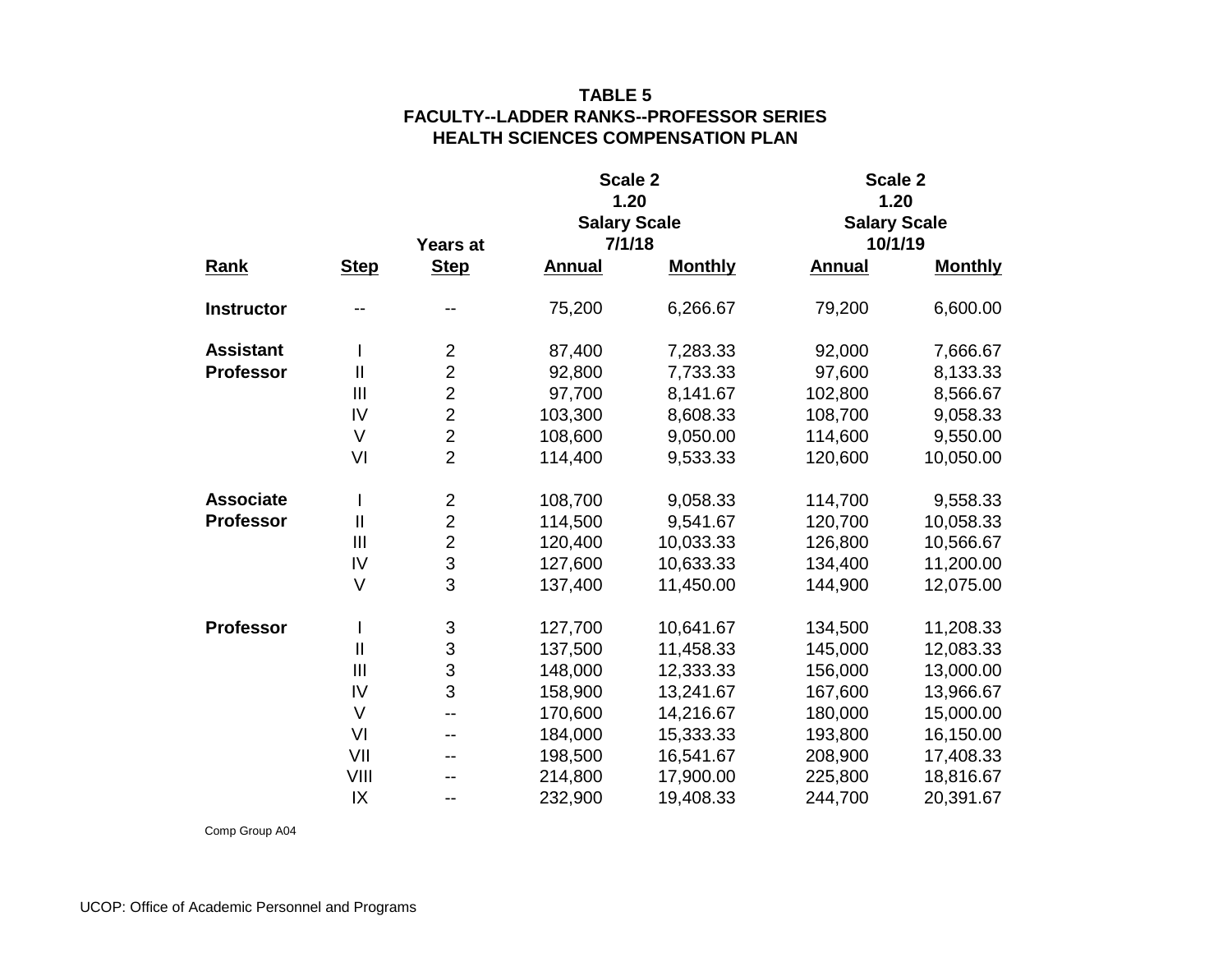|                   |                |                 |               | Scale 3             | Scale 3             |                |  |  |
|-------------------|----------------|-----------------|---------------|---------------------|---------------------|----------------|--|--|
|                   |                |                 |               | 1.30                |                     | 1.30           |  |  |
|                   |                |                 |               | <b>Salary Scale</b> | <b>Salary Scale</b> |                |  |  |
|                   |                | <b>Years at</b> |               | 7/1/18              | 10/1/19             |                |  |  |
| <b>Rank</b>       | <b>Step</b>    | <b>Step</b>     | <b>Annual</b> | <b>Monthly</b>      | <b>Annual</b>       | <b>Monthly</b> |  |  |
| <b>Instructor</b> |                |                 | 81,500        | 6,791.67            | 85,800              | 7,150.00       |  |  |
| <b>Assistant</b>  | T              | $\mathbf 2$     | 94,600        | 7,883.33            | 99,700              | 8,308.33       |  |  |
| <b>Professor</b>  | $\mathbf{II}$  | $\overline{2}$  | 100,500       | 8,375.00            | 105,700             | 8,808.33       |  |  |
|                   | $\mathbf{III}$ | $\overline{2}$  | 105,800       | 8,816.67            | 111,400             | 9,283.33       |  |  |
|                   | IV             | $\overline{2}$  | 111,900       | 9,325.00            | 117,800             | 9,816.67       |  |  |
|                   | $\vee$         | $\overline{2}$  | 117,700       | 9,808.33            | 124,200             | 10,350.00      |  |  |
|                   | VI             | $\overline{2}$  | 123,900       | 10,325.00           | 130,700             | 10,891.67      |  |  |
| <b>Associate</b>  | I              | $\overline{2}$  | 117,800       | 9,816.67            | 124,300             | 10,358.33      |  |  |
| <b>Professor</b>  | $\mathbf{  }$  | $\overline{2}$  | 124,000       | 10,333.33           | 130,800             | 10,900.00      |  |  |
|                   | $\mathbf{III}$ | $\overline{2}$  | 130,400       | 10,866.67           | 137,400             | 11,450.00      |  |  |
|                   | IV             | 3               | 138,200       | 11,516.67           | 145,600             | 12,133.33      |  |  |
|                   | $\vee$         | $\overline{3}$  | 148,900       | 12,408.33           | 156,900             | 13,075.00      |  |  |
| <b>Professor</b>  | I              | 3               | 138,300       | 11,525.00           | 145,700             | 12,141.67      |  |  |
|                   | $\mathbf{I}$   | 3               | 149,000       | 12,416.67           | 157,000             | 13,083.33      |  |  |
|                   | $\mathbf{III}$ | 3               | 160,300       | 13,358.33           | 169,000             | 14,083.33      |  |  |
|                   | IV             | 3               | 172,100       | 14,341.67           | 181,600             | 15,133.33      |  |  |
|                   | $\vee$         | --              | 184,900       | 15,408.33           | 195,000             | 16,250.00      |  |  |
|                   | VI             | --              | 199,300       | 16,608.33           | 210,000             | 17,500.00      |  |  |
|                   | VII            | --              | 215,000       | 17,916.67           | 226,300             | 18,858.33      |  |  |
|                   | VIII           |                 | 232,700       | 19,391.67           | 244,700             | 20,391.67      |  |  |
|                   | IX             | --              | 252,300       | 21,025.00           | 265,100             | 22,091.67      |  |  |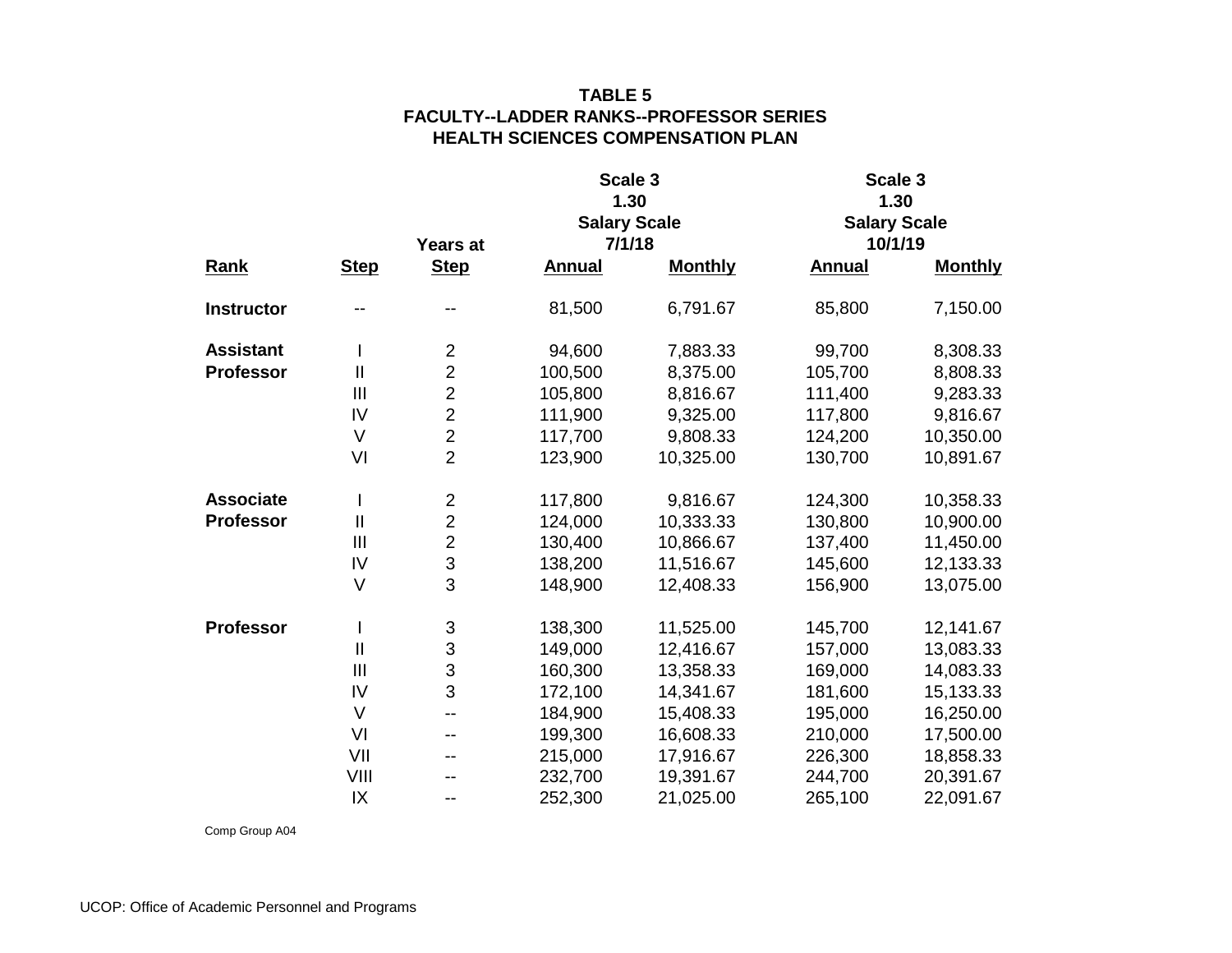|                   |                |                |               | Scale 4             | Scale 4       |                     |  |  |
|-------------------|----------------|----------------|---------------|---------------------|---------------|---------------------|--|--|
|                   |                |                |               | 1.40                |               | 1.40                |  |  |
|                   |                |                |               | <b>Salary Scale</b> |               | <b>Salary Scale</b> |  |  |
|                   |                | Years at       |               | 7/1/18              |               | 10/1/19             |  |  |
| <b>Rank</b>       | <b>Step</b>    | <b>Step</b>    | <b>Annual</b> | <b>Monthly</b>      | <b>Annual</b> | <b>Monthly</b>      |  |  |
| <b>Instructor</b> |                |                | 87,800        | 7,316.67            | 92,400        | 7,700.00            |  |  |
| <b>Assistant</b>  | T              | $\overline{2}$ | 101,900       | 8,491.67            | 107,400       | 8,950.00            |  |  |
| <b>Professor</b>  | $\mathbf{I}$   | $\overline{2}$ | 108,200       | 9,016.67            | 113,800       | 9,483.33            |  |  |
|                   | $\mathbf{III}$ | $\overline{2}$ | 114,000       | 9,500.00            | 120,000       | 10,000.00           |  |  |
|                   | IV             | $\overline{2}$ | 120,500       | 10,041.67           | 126,800       | 10,566.67           |  |  |
|                   | $\vee$         | $\overline{2}$ | 126,700       | 10,558.33           | 133,700       | 11,141.67           |  |  |
|                   | VI             | $\overline{2}$ | 133,400       | 11,116.67           | 140,700       | 11,725.00           |  |  |
| <b>Associate</b>  | $\mathsf{l}$   | $\overline{2}$ | 126,800       | 10,566.67           | 133,800       | 11,150.00           |  |  |
| <b>Professor</b>  | $\mathbf{I}$   | $\overline{2}$ | 133,600       | 11,133.33           | 140,800       | 11,733.33           |  |  |
|                   | III            | $\overline{2}$ | 140,400       | 11,700.00           | 148,000       | 12,333.33           |  |  |
|                   | IV             | 3              | 148,800       | 12,400.00           | 156,800       | 13,066.67           |  |  |
|                   | $\vee$         | $\overline{3}$ | 160,300       | 13,358.33           | 169,000       | 14,083.33           |  |  |
| <b>Professor</b>  | $\mathsf{l}$   | 3              | 149,000       | 12,416.67           | 156,900       | 13,075.00           |  |  |
|                   | $\mathbf{I}$   | $\mathfrak{S}$ | 160,400       | 13,366.67           | 169,100       | 14,091.67           |  |  |
|                   | $\mathbf{III}$ | 3              | 172,600       | 14,383.33           | 182,000       | 15,166.67           |  |  |
|                   | IV             | 3              | 185,400       | 15,450.00           | 195,600       | 16,300.00           |  |  |
|                   | $\vee$         | $-$            | 199,100       | 16,591.67           | 210,000       | 17,500.00           |  |  |
|                   | VI             | --             | 214,600       | 17,883.33           | 226,100       | 18,841.67           |  |  |
|                   | VII            | --             | 231,600       | 19,300.00           | 243,700       | 20,308.33           |  |  |
|                   | VIII           |                | 250,600       | 20,883.33           | 263,500       | 21,958.33           |  |  |
|                   | IX             | --             | 271,700       | 22,641.67           | 285,500       | 23,791.67           |  |  |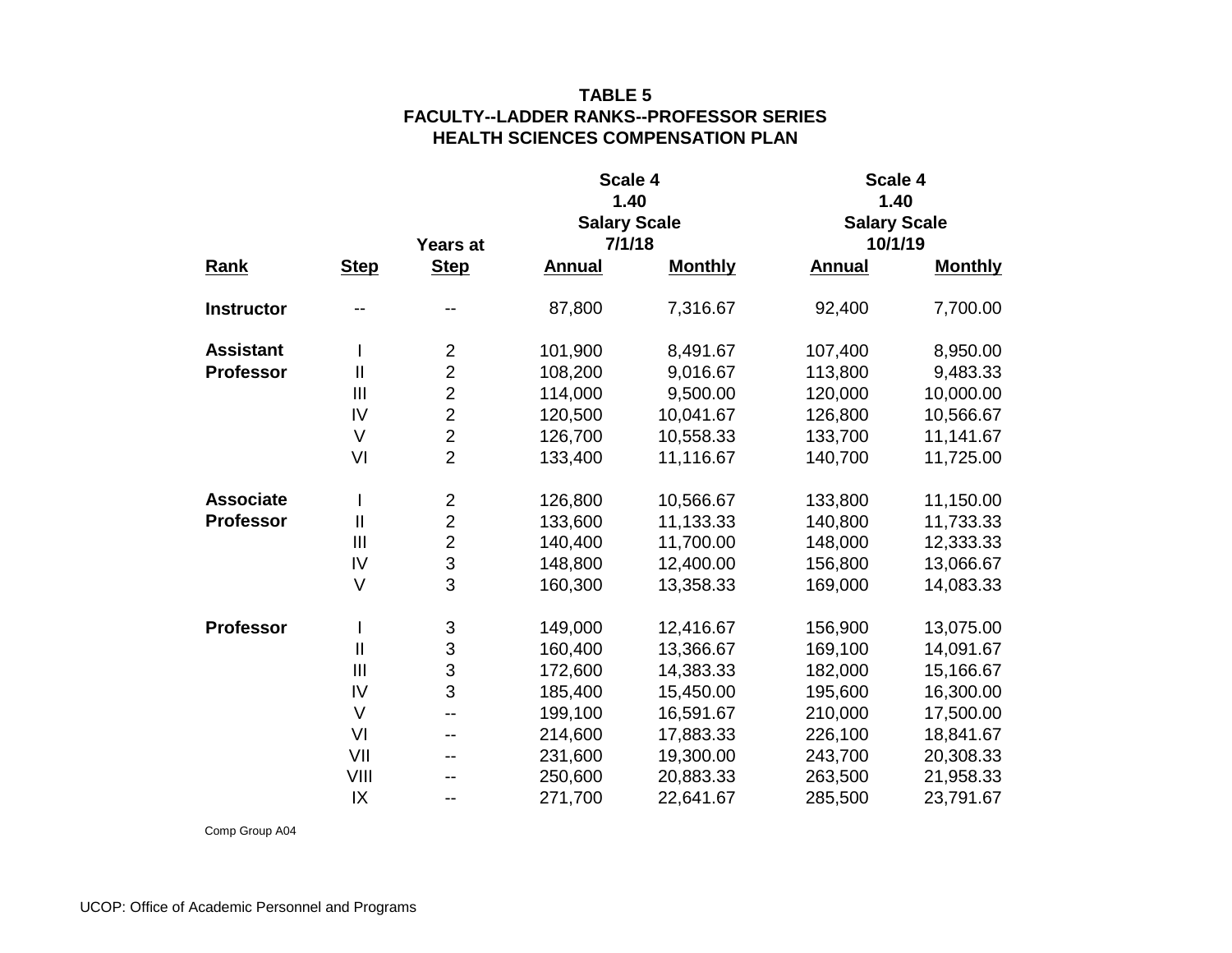|                   |              |                         |               | Scale 5             | Scale 5             |                |  |  |
|-------------------|--------------|-------------------------|---------------|---------------------|---------------------|----------------|--|--|
|                   |              |                         |               | 1.50                |                     | 1.50           |  |  |
|                   |              |                         |               | <b>Salary Scale</b> | <b>Salary Scale</b> |                |  |  |
|                   |              | <b>Years at</b>         |               | 7/1/18              | 10/1/19             |                |  |  |
| <b>Rank</b>       | <b>Step</b>  | <b>Step</b>             | <b>Annual</b> | <b>Monthly</b>      | <b>Annual</b>       | <b>Monthly</b> |  |  |
| <b>Instructor</b> |              |                         | 94,100        | 7,841.67            | 99,000              | 8,250.00       |  |  |
| <b>Assistant</b>  | T            | $\overline{c}$          | 109,200       | 9,100.00            | 115,100             | 9,591.67       |  |  |
| <b>Professor</b>  | $\mathbf{I}$ | $\overline{2}$          | 116,000       | 9,666.67            | 122,000             | 10,166.67      |  |  |
|                   | III          | $\overline{c}$          | 122,100       | 10,175.00           | 128,600             | 10,716.67      |  |  |
|                   | IV           | $\overline{2}$          | 129,200       | 10,766.67           | 135,900             | 11,325.00      |  |  |
|                   | V            | $\overline{2}$          | 135,800       | 11,316.67           | 143,300             | 11,941.67      |  |  |
|                   | VI           | $\overline{2}$          | 143,000       | 11,916.67           | 150,800             | 12,566.67      |  |  |
| <b>Associate</b>  | I            | $\overline{\mathbf{c}}$ | 135,900       | 11,325.00           | 143,400             | 11,950.00      |  |  |
| <b>Professor</b>  | $\mathbf{I}$ | $\overline{2}$          | 143,100       | 11,925.00           | 150,900             | 12,575.00      |  |  |
|                   | III          | $\overline{2}$          | 150,500       | 12,541.67           | 158,600             | 13,216.67      |  |  |
|                   | IV           | 3                       | 159,500       | 13,291.67           | 168,100             | 14,008.33      |  |  |
|                   | V            | 3                       | 171,800       | 14,316.67           | 181,100             | 15,091.67      |  |  |
| <b>Professor</b>  | I            | 3                       | 159,600       | 13,300.00           | 168,200             | 14,016.67      |  |  |
|                   | $\mathbf{I}$ | 3                       | 171,900       | 14,325.00           | 181,200             | 15,100.00      |  |  |
|                   | III          | 3                       | 185,000       | 15,416.67           | 195,000             | 16,250.00      |  |  |
|                   | IV           | 3                       | 198,600       | 16,550.00           | 209,600             | 17,466.67      |  |  |
|                   | V            | --                      | 213,300       | 17,775.00           | 225,000             | 18,750.00      |  |  |
|                   | VI           | --                      | 230,000       | 19,166.67           | 242,300             | 20,191.67      |  |  |
|                   | VII          | --                      | 248,100       | 20,675.00           | 261,200             | 21,766.67      |  |  |
|                   | VIII         |                         | 268,500       | 22,375.00           | 282,300             | 23,525.00      |  |  |
|                   | IX           | --                      | 291,200       | 24,266.67           | 305,900             | 25,491.67      |  |  |

Comp Group A04

For faculty on the minimum scale, please see Table 5M.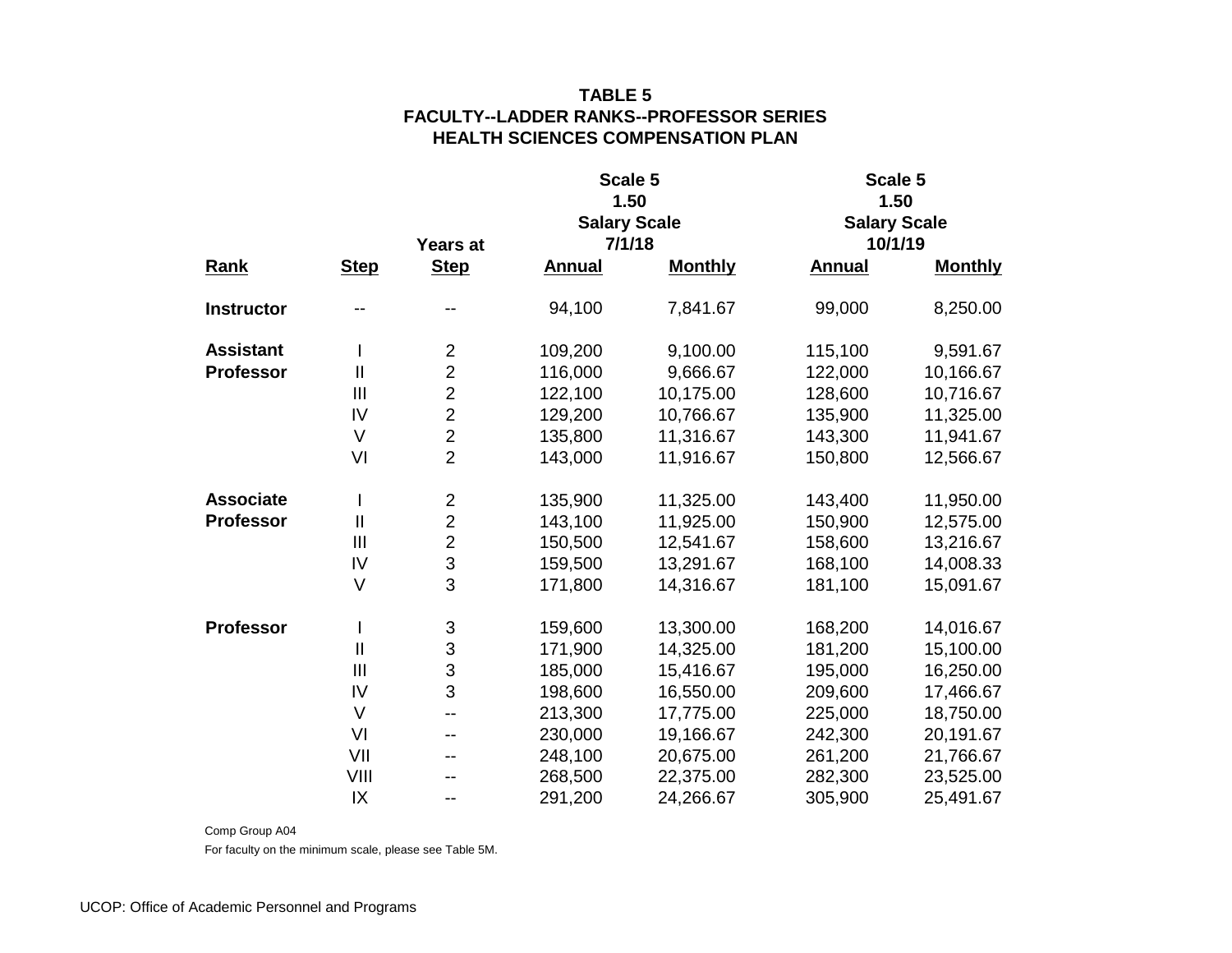| <b>Rank</b><br><b>Instructor</b><br><b>Assistant</b><br><b>Professor</b><br><b>Associate</b><br><b>Professor</b><br><b>Professor</b> |                |                           |               | Scale 6             | Scale 6       |                     |  |  |
|--------------------------------------------------------------------------------------------------------------------------------------|----------------|---------------------------|---------------|---------------------|---------------|---------------------|--|--|
|                                                                                                                                      |                |                           |               | 1.65                |               | 1.65                |  |  |
|                                                                                                                                      |                |                           |               | <b>Salary Scale</b> |               | <b>Salary Scale</b> |  |  |
|                                                                                                                                      |                | Years at                  |               | 7/1/18              |               | 10/1/19             |  |  |
|                                                                                                                                      | <b>Step</b>    | <b>Step</b>               | <b>Annual</b> | <b>Monthly</b>      | <b>Annual</b> | <b>Monthly</b>      |  |  |
|                                                                                                                                      |                |                           | 103,500       | 8,625.00            | 108,900       | 9,075.00            |  |  |
|                                                                                                                                      |                | $\mathbf 2$               | 120,100       | 10,008.33           | 126,600       | 10,550.00           |  |  |
|                                                                                                                                      | $\mathbf{I}$   | $\overline{2}$            | 127,500       | 10,625.00           | 134,100       | 11,175.00           |  |  |
|                                                                                                                                      | III            | $\overline{2}$            | 134,300       | 11,191.67           | 141,400       | 11,783.33           |  |  |
|                                                                                                                                      | IV             | $\overline{2}$            | 142,100       | 11,841.67           | 149,500       | 12,458.33           |  |  |
|                                                                                                                                      | $\vee$         | $\overline{2}$            | 149,300       | 12,441.67           | 157,600       | 13,133.33           |  |  |
|                                                                                                                                      | VI             | $\overline{2}$            | 157,200       | 13,100.00           | 165,900       | 13,825.00           |  |  |
|                                                                                                                                      |                | $\overline{2}$            | 149,500       | 12,458.33           | 157,700       | 13,141.67           |  |  |
|                                                                                                                                      | $\mathbf{II}$  | $\overline{2}$            | 157,400       | 13,116.67           | 166,000       | 13,833.33           |  |  |
|                                                                                                                                      | $\mathbf{III}$ | $\overline{2}$            | 165,500       | 13,791.67           | 174,400       | 14,533.33           |  |  |
|                                                                                                                                      | IV             | 3                         | 175,400       | 14,616.67           | 184,900       | 15,408.33           |  |  |
|                                                                                                                                      | $\vee$         | 3                         | 188,900       | 15,741.67           | 199,200       | 16,600.00           |  |  |
|                                                                                                                                      | I              | $\ensuremath{\mathsf{3}}$ | 175,600       | 14,633.33           | 185,000       | 15,416.67           |  |  |
|                                                                                                                                      | $\mathbf{I}$   | 3                         | 189,100       | 15,758.33           | 199,300       | 16,608.33           |  |  |
|                                                                                                                                      | III            | 3                         | 203,400       | 16,950.00           | 214,500       | 17,875.00           |  |  |
|                                                                                                                                      | IV             | 3                         | 218,500       | 18,208.33           | 230,500       | 19,208.33           |  |  |
|                                                                                                                                      | $\vee$         | $-$                       | 234,600       | 19,550.00           | 247,500       | 20,625.00           |  |  |
|                                                                                                                                      | VI             | --                        | 252,900       | 21,075.00           | 266,500       | 22,208.33           |  |  |
|                                                                                                                                      | VII            |                           | 272,900       | 22,741.67           | 287,300       | 23,941.67           |  |  |
|                                                                                                                                      | VIII           |                           | 295,400       | 24,616.67           | 310,500       | 25,875.00           |  |  |
|                                                                                                                                      | IX             | --                        | 320,300       | 26,691.67           | 336,400       | 28,033.33           |  |  |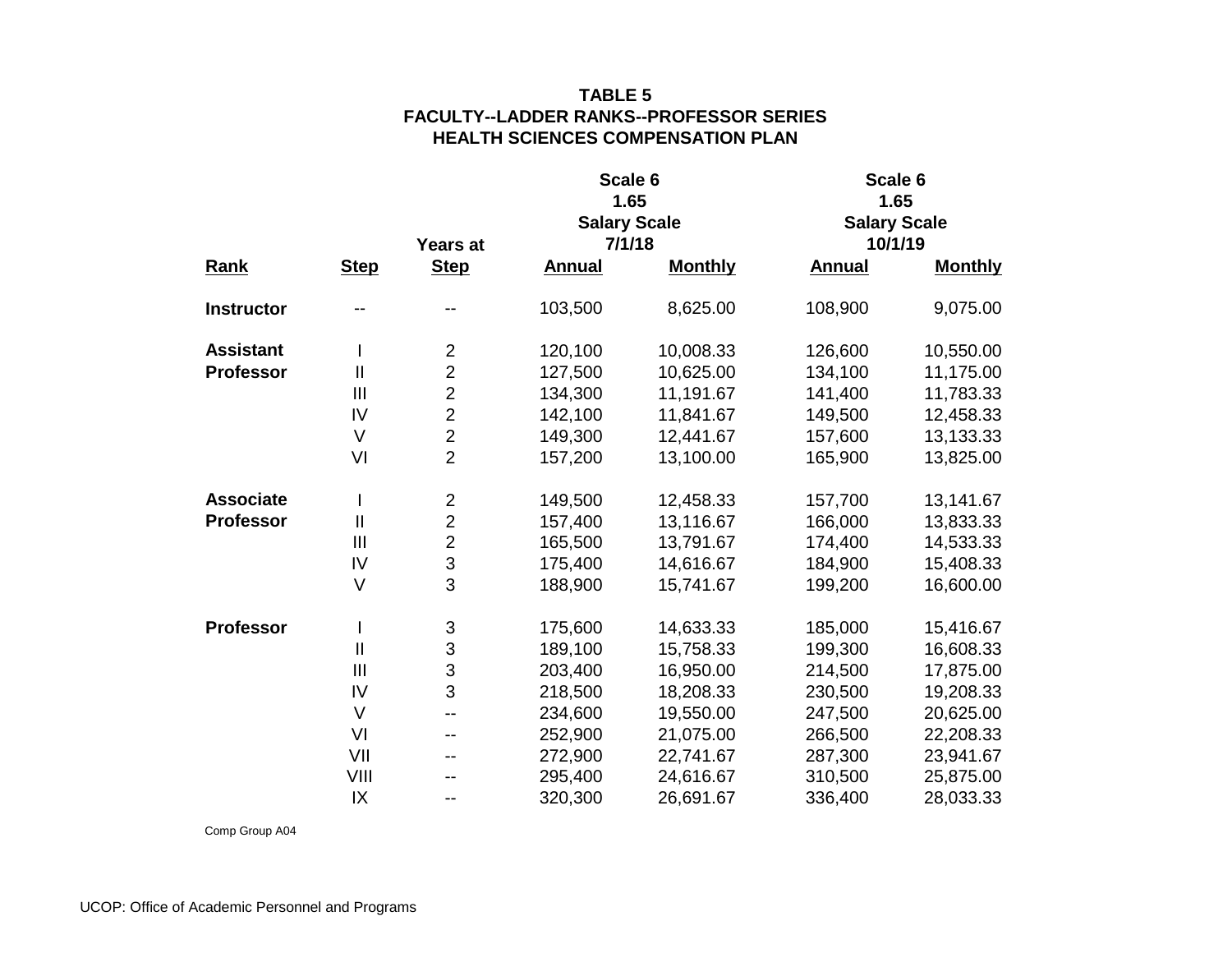| <b>Rank</b><br><b>Instructor</b><br><b>Assistant</b><br><b>Professor</b><br><b>Associate</b><br><b>Professor</b><br><b>Professor</b> |                |                           |               | Scale 7             | Scale 7       |                     |  |  |
|--------------------------------------------------------------------------------------------------------------------------------------|----------------|---------------------------|---------------|---------------------|---------------|---------------------|--|--|
|                                                                                                                                      |                |                           |               | 1.80                |               | 1.80                |  |  |
|                                                                                                                                      |                |                           |               | <b>Salary Scale</b> |               | <b>Salary Scale</b> |  |  |
|                                                                                                                                      |                | Years at                  |               | 7/1/18              |               | 10/1/19             |  |  |
|                                                                                                                                      | <b>Step</b>    | <b>Step</b>               | <b>Annual</b> | <b>Monthly</b>      | <b>Annual</b> | <b>Monthly</b>      |  |  |
|                                                                                                                                      |                |                           | 112,900       | 9,408.33            | 118,800       | 9,900.00            |  |  |
|                                                                                                                                      |                | $\mathbf 2$               | 131,000       | 10,916.67           | 138,100       | 11,508.33           |  |  |
|                                                                                                                                      | $\mathbf{I}$   | $\overline{2}$            | 139,100       | 11,591.67           | 146,300       | 12,191.67           |  |  |
|                                                                                                                                      | III            | $\overline{2}$            | 146,500       | 12,208.33           | 154,300       | 12,858.33           |  |  |
|                                                                                                                                      | IV             | $\overline{2}$            | 155,000       | 12,916.67           | 163,100       | 13,591.67           |  |  |
|                                                                                                                                      | $\vee$         | $\overline{2}$            | 162,900       | 13,575.00           | 172,000       | 14,333.33           |  |  |
|                                                                                                                                      | VI             | $\overline{2}$            | 171,500       | 14,291.67           | 181,000       | 15,083.33           |  |  |
|                                                                                                                                      | I              | $\overline{2}$            | 163,100       | 13,591.67           | 172,100       | 14,341.67           |  |  |
|                                                                                                                                      | $\mathbf{II}$  | $\overline{2}$            | 171,700       | 14,308.33           | 181,100       | 15,091.67           |  |  |
|                                                                                                                                      | $\mathbf{III}$ | $\overline{2}$            | 180,500       | 15,041.67           | 190,300       | 15,858.33           |  |  |
|                                                                                                                                      | IV             | 3                         | 191,300       | 15,941.67           | 201,700       | 16,808.33           |  |  |
|                                                                                                                                      | $\vee$         | 3                         | 206,100       | 17,175.00           | 217,300       | 18,108.33           |  |  |
|                                                                                                                                      | $\mathsf{l}$   | $\ensuremath{\mathsf{3}}$ | 191,500       | 15,958.33           | 201,800       | 16,816.67           |  |  |
|                                                                                                                                      | $\mathbf{I}$   | 3                         | 206,300       | 17,191.67           | 217,400       | 18,116.67           |  |  |
|                                                                                                                                      | III            | 3                         | 221,900       | 18,491.67           | 234,000       | 19,500.00           |  |  |
|                                                                                                                                      | IV             | 3                         | 238,300       | 19,858.33           | 251,500       | 20,958.33           |  |  |
|                                                                                                                                      | $\vee$         | $-$                       | 256,000       | 21,333.33           | 270,000       | 22,500.00           |  |  |
|                                                                                                                                      | VI             | --                        | 275,900       | 22,991.67           | 290,700       | 24,225.00           |  |  |
|                                                                                                                                      | VII            | --                        | 297,700       | 24,808.33           | 313,400       | 26,116.67           |  |  |
|                                                                                                                                      | VIII           |                           | 322,200       | 26,850.00           | 338,800       | 28,233.33           |  |  |
|                                                                                                                                      | IX             | --                        | 349,400       | 29,116.67           | 367,000       | 30,583.33           |  |  |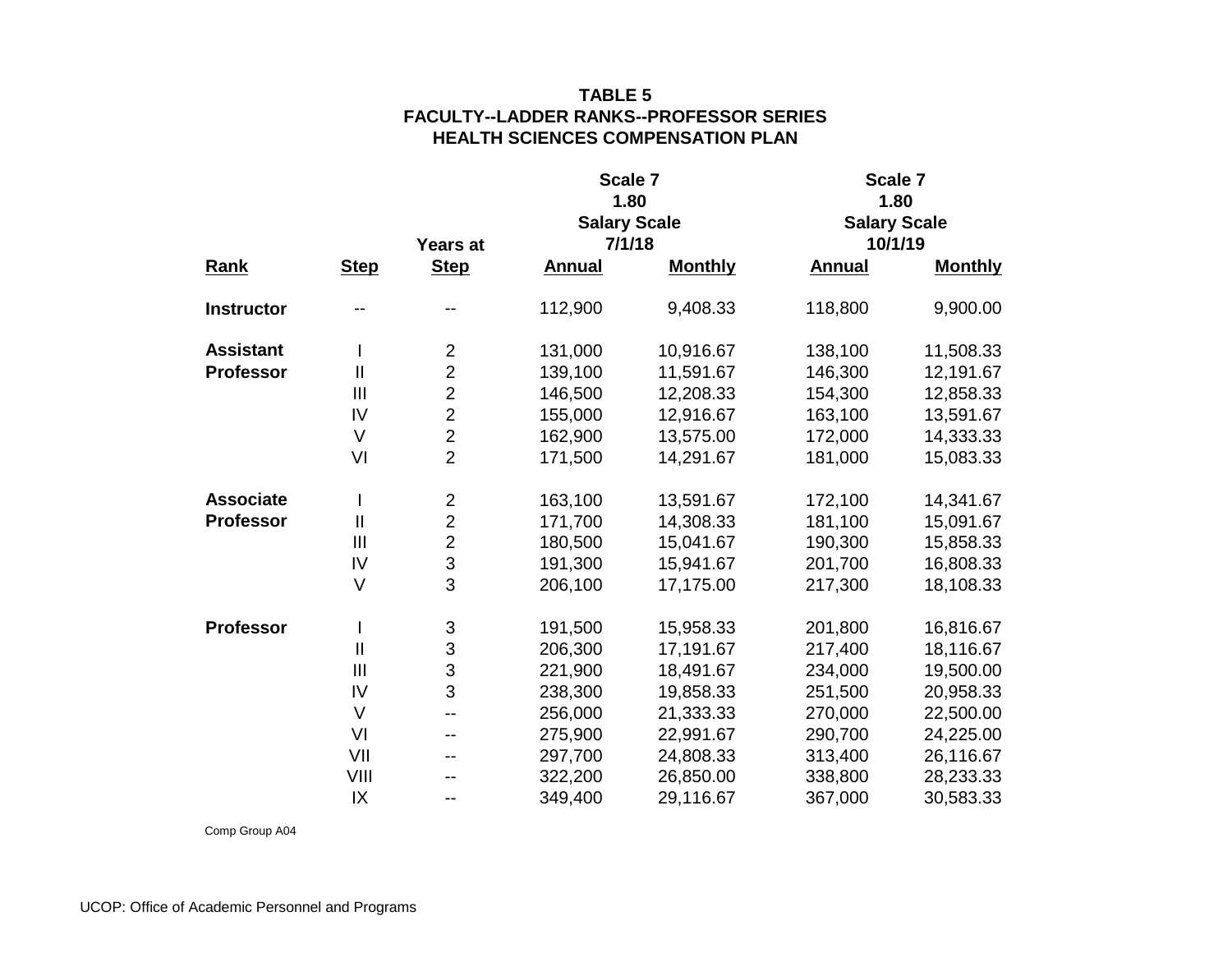|                   |                |                |               | Scale 8             | Scale 8       |                     |  |  |
|-------------------|----------------|----------------|---------------|---------------------|---------------|---------------------|--|--|
|                   |                |                |               | 2.00                |               | 2.00                |  |  |
|                   |                |                |               | <b>Salary Scale</b> |               | <b>Salary Scale</b> |  |  |
|                   |                | Years at       | 7/1/18        |                     | 10/1/19       |                     |  |  |
| <b>Rank</b>       | <b>Step</b>    | <b>Step</b>    | <b>Annual</b> | <b>Monthly</b>      | <b>Annual</b> | <b>Monthly</b>      |  |  |
| <b>Instructor</b> |                |                | 125,400       | 10,450.00           | 132,000       | 11,000.00           |  |  |
| <b>Assistant</b>  | T              | $\overline{c}$ | 145,600       | 12,133.33           | 153,400       | 12,783.33           |  |  |
| <b>Professor</b>  | $\mathbf{I}$   | $\overline{2}$ | 154,600       | 12,883.33           | 162,600       | 13,550.00           |  |  |
|                   | III            | $\overline{2}$ | 162,800       | 13,566.67           | 171,400       | 14,283.33           |  |  |
|                   | IV             | $\overline{2}$ | 172,200       | 14,350.00           | 181,200       | 15,100.00           |  |  |
|                   | $\vee$         | $\overline{2}$ | 181,000       | 15,083.33           | 191,100       | 15,925.00           |  |  |
|                   | VI             | $\overline{2}$ | 190,600       | 15,883.33           | 201,100       | 16,758.33           |  |  |
| <b>Associate</b>  | $\mathsf{l}$   | $\overline{2}$ | 181,200       | 15,100.00           | 191,200       | 15,933.33           |  |  |
| <b>Professor</b>  | $\mathbf{I}$   | $\overline{2}$ | 190,800       | 15,900.00           | 201,200       | 16,766.67           |  |  |
|                   | III            | $\overline{2}$ | 200,600       | 16,716.67           | 211,400       | 17,616.67           |  |  |
|                   | IV             | 3              | 212,600       | 17,716.67           | 224,100       | 18,675.00           |  |  |
|                   | $\vee$         | 3              | 229,000       | 19,083.33           | 241,500       | 20,125.00           |  |  |
| <b>Professor</b>  | I              | 3              | 212,800       | 17,733.33           | 224,200       | 18,683.33           |  |  |
|                   | $\mathbf{I}$   | $\mathfrak{S}$ | 229,200       | 19,100.00           | 241,600       | 20,133.33           |  |  |
|                   | $\mathbf{III}$ | 3              | 246,600       | 20,550.00           | 260,000       | 21,666.67           |  |  |
|                   | IV             | 3              | 264,800       | 22,066.67           | 279,400       | 23,283.33           |  |  |
|                   | $\vee$         | $-$            | 284,400       | 23,700.00           | 300,000       | 25,000.00           |  |  |
|                   | VI             | --             | 306,600       | 25,550.00           | 323,000       | 26,916.67           |  |  |
|                   | VII            | --             | 330,800       | 27,566.67           | 348,200       | 29,016.67           |  |  |
|                   | VIII           |                | 358,000       | 29,833.33           | 376,400       | 31,366.67           |  |  |
|                   | IX             | --             | 388,200       | 32,350.00           | 407,800       | 33,983.33           |  |  |